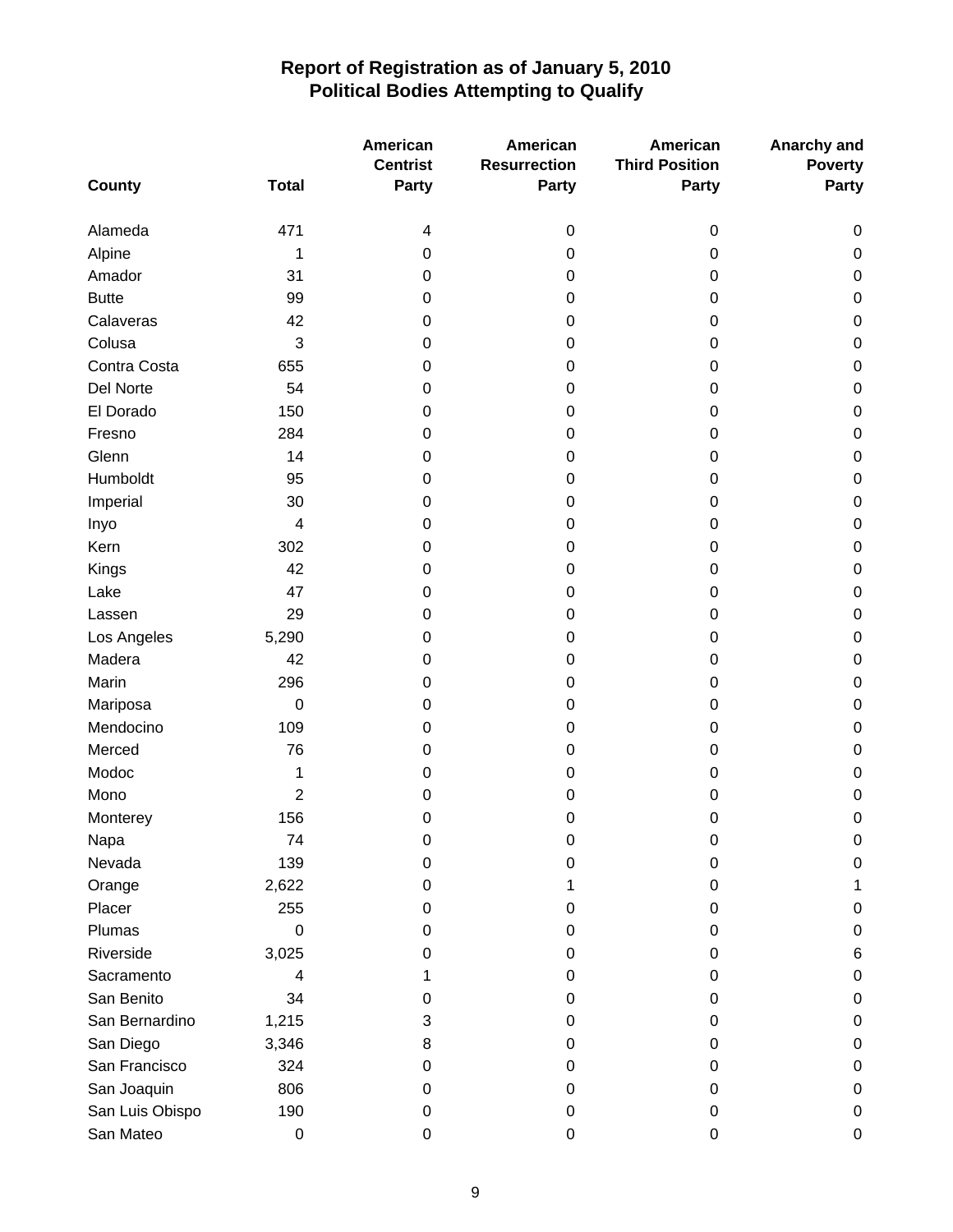|                 | California       |                 |                  | <b>Free</b>   | Golden         |
|-----------------|------------------|-----------------|------------------|---------------|----------------|
|                 | Partnership      | <b>Cannabas</b> | <b>Christian</b> | Parliamentary | <b>State</b>   |
| <b>County</b>   | <b>Party</b>     | <b>Party</b>    | Party            | <b>Party</b>  | <b>Party</b>   |
|                 |                  |                 |                  |               |                |
| Alameda         | $\overline{2}$   | 0               | 0                | $\pmb{0}$     | 0              |
| Alpine          | $\boldsymbol{0}$ | 0               | 0                | 0             | 0              |
| Amador          | 0                | 0               | 1                | 0             | 0              |
| <b>Butte</b>    | 0                | 0               | 0                | 0             | $\pmb{0}$      |
| Calaveras       | 0                | 0               | 1                | 0             | $\pmb{0}$      |
| Colusa          | 0                | 0               | 0                | 0             | $\pmb{0}$      |
| Contra Costa    | 0                | 0               | 1                | 0             | $\mathbf 0$    |
| Del Norte       | 0                | 0               | 0                | 0             | $\mathbf 0$    |
| El Dorado       | 0                | 0               | $\overline{c}$   | 0             | 1              |
| Fresno          | 0                | 0               | 2                | 0             | $\pmb{0}$      |
| Glenn           | 0                | 0               | 0                | 0             | $\pmb{0}$      |
| Humboldt        | 0                | 1               | 0                | 0             | $\overline{c}$ |
| Imperial        | 0                | 0               | 0                | 0             | $\pmb{0}$      |
| Inyo            | 0                | 0               | 0                | 0             | $\pmb{0}$      |
| Kern            | 0                | 0               | 0                | 0             | $\mathbf 0$    |
| Kings           | 0                | 0               | 0                | 0             | $\mathbf 0$    |
| Lake            | 0                | 0               | 0                | 0             | $\pmb{0}$      |
| Lassen          | 0                | 0               | $\Omega$         | 0             | $\pmb{0}$      |
| Los Angeles     | 0                | 0               | 46               | 0             | $\pmb{0}$      |
| Madera          | 0                | 0               | 0                | 0             | $\mathbf 0$    |
| Marin           | 0                | 0               | 0                | 0             | $\mathbf 0$    |
| Mariposa        | 0                | 0               | 0                | 0             | $\mathbf 0$    |
| Mendocino       | 0                | 0               | 0                | 0             | $\mathbf 0$    |
| Merced          | 0                | 0               | 0                | 0             | $\pmb{0}$      |
| Modoc           | 0                | 0               | 0                | 0             | $\mathbf 0$    |
| Mono            | 0                | 0               | 0                | 0             | $\mathbf 0$    |
| Monterey        | $\pmb{0}$        | 0               | 0                | 0             | $\mathbf 0$    |
| Napa            | 0                | 0               | 0                | 0             | 0              |
| Nevada          | 0                | 0               | 0                | 0             | $\mathbf 0$    |
| Orange          | 0                | 0               | 0                | 0             | $\overline{c}$ |
| Placer          | 0                |                 | 0                | 0             | $\pmb{0}$      |
| Plumas          | 0                | 0               | 0                | 0             | $\pmb{0}$      |
| Riverside       | 0                | 0               | 3                | 5             | 0              |
| Sacramento      | 0                | 3               | 0                | 0             | 0              |
| San Benito      | 0                | 0               | 0                | 0             | $\mathbf 0$    |
| San Bernardino  | 0                | 0               | 0                | 0             | 1              |
| San Diego       | 0                | 0               | 39               | 3             | 0              |
| San Francisco   | 0                | 0               | 0                | 0             | 0              |
| San Joaquin     | 0                | 0               | 0                | 0             | 0              |
| San Luis Obispo | 0                | 0               | 0                | 0             | 1              |
| San Mateo       | $\pmb{0}$        | 0               | 0                | 0             | 0              |
|                 |                  |                 |                  |               |                |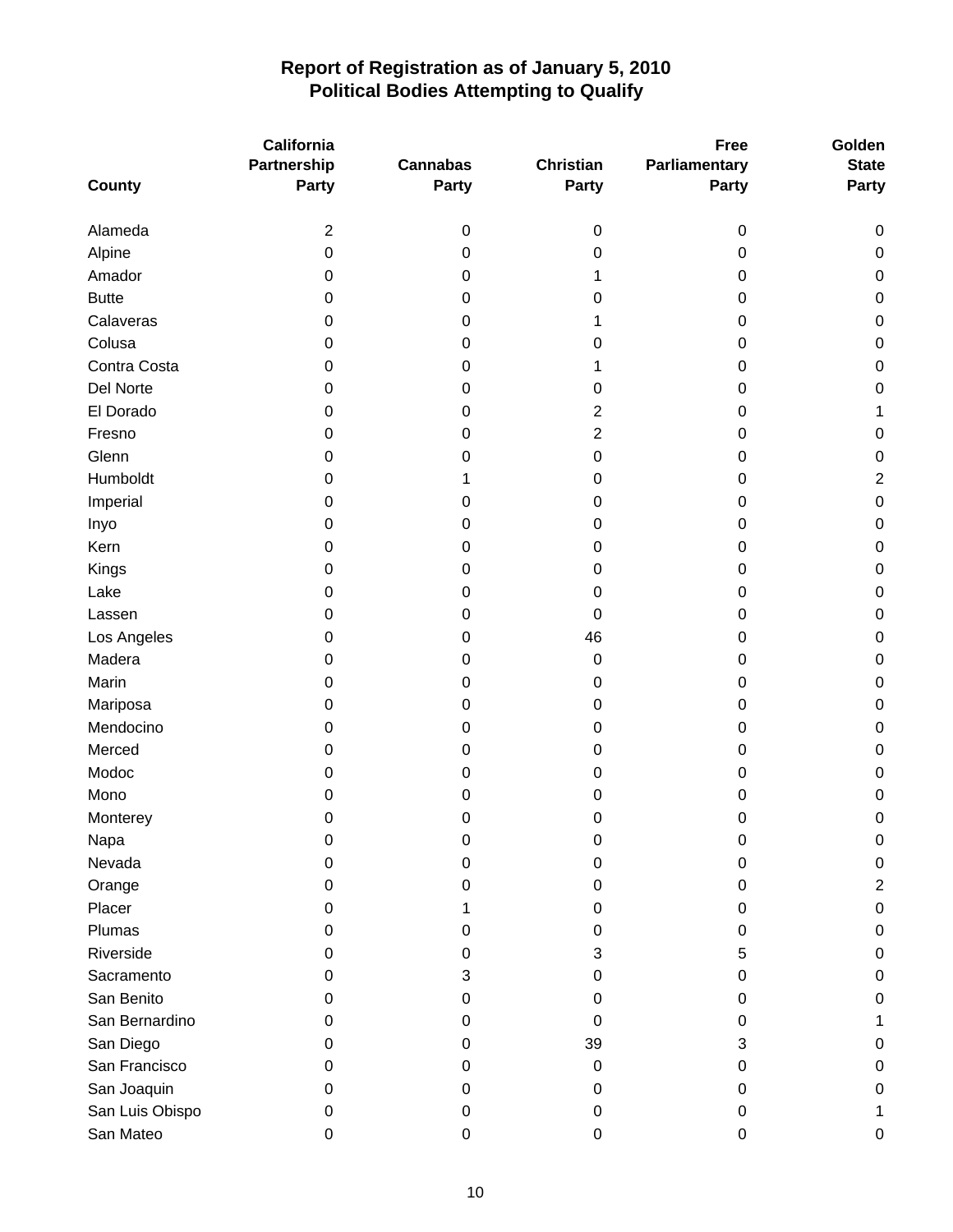|                 | <b>New</b>  | People for              |                | <b>Twelve Visions</b> | <b>Utopia</b>    |
|-----------------|-------------|-------------------------|----------------|-----------------------|------------------|
|                 | World       | <b>Direct Democracy</b> | Reform         | Party of              | <b>Manifesto</b> |
| <b>County</b>   | Party       | <b>Party</b>            | Party          | California            | <b>Party</b>     |
| Alameda         | $\mathbf 0$ | $\pmb{0}$               | 459            | $\pmb{0}$             | 0                |
| Alpine          | 0           | 0                       | 1              | 0                     | 0                |
| Amador          | 0           | 0                       | 30             | 0                     | $\pmb{0}$        |
| <b>Butte</b>    | 1           | 0                       | 98             | 0                     | $\pmb{0}$        |
| Calaveras       | 0           | 0                       | 41             | 0                     | $\pmb{0}$        |
| Colusa          | 0           | 0                       | 3              | 0                     | $\pmb{0}$        |
| Contra Costa    | 3           | 0                       | 651            | 0                     | $\pmb{0}$        |
| Del Norte       | 0           | 0                       | 54             | 0                     | $\pmb{0}$        |
| El Dorado       | 0           | 0                       | 147            | 0                     | $\pmb{0}$        |
| Fresno          | 3           | 0                       | 279            | 0                     | $\mathbf 0$      |
| Glenn           | 0           | 0                       | 14             | 0                     | $\pmb{0}$        |
| Humboldt        | 0           | 0                       | 92             | 0                     | $\pmb{0}$        |
| Imperial        | 0           | 0                       | 30             | 0                     | $\pmb{0}$        |
| Inyo            | 0           | 0                       | 3              | 0                     | $\pmb{0}$        |
| Kern            | 0           | 0                       | 302            | 0                     | $\pmb{0}$        |
| Kings           | 0           | 0                       | 42             | 0                     | $\pmb{0}$        |
| Lake            | 0           | 0                       | 47             | 0                     | $\pmb{0}$        |
| Lassen          | 0           | 0                       | 29             | 0                     | $\pmb{0}$        |
| Los Angeles     | 0           | 0                       | 5,222          | 0                     | $\pmb{0}$        |
| Madera          | 0           | 0                       | 42             | 0                     | $\pmb{0}$        |
| Marin           | 0           | 0                       | 295            | 0                     | $\pmb{0}$        |
| Mariposa        | 0           | 0                       | $\mathbf 0$    | 0                     | $\pmb{0}$        |
| Mendocino       | 0           | 0                       | 109            | 0                     | $\pmb{0}$        |
| Merced          | 0           | 0                       | 76             | 0                     | $\pmb{0}$        |
| Modoc           | 0           | 0                       | 1              | 0                     | $\pmb{0}$        |
| Mono            | 0           | 0                       | $\overline{c}$ | 0                     | $\pmb{0}$        |
| Monterey        | 0           | 0                       | 156            | 0                     | $\pmb{0}$        |
| Napa            | 0           | 0                       | 74             | 0                     | 0                |
| Nevada          | 0           | 0                       | 139            | 0                     | $\pmb{0}$        |
| Orange          | 0           | 0                       | 2,542          | 0                     | $\pmb{0}$        |
| Placer          | 0           | 0                       | 252            | $\overline{2}$        | $\pmb{0}$        |
| Plumas          | 0           | 0                       | 0              | 0                     | $\pmb{0}$        |
| Riverside       | 3           | 0                       | 2,997          | 0                     | $\overline{2}$   |
| Sacramento      | 0           | 0                       | 0              | 0                     | $\pmb{0}$        |
| San Benito      | 0           | 0                       | 34             | 0                     | $\pmb{0}$        |
| San Bernardino  | 8           | 0                       | 1,198          | 5                     | $\pmb{0}$        |
| San Diego       | 0           | 0                       | 3,296          | 0                     | $\pmb{0}$        |
| San Francisco   | 0           | 0                       | 322            | 0                     | 0                |
| San Joaquin     | 0           | 0                       | 806            | 0                     | $\pmb{0}$        |
| San Luis Obispo | 0           | 0                       | 187            | 0                     | $\pmb{0}$        |
| San Mateo       | $\mathbf 0$ | $\pmb{0}$               | 0              | $\pmb{0}$             | $\pmb{0}$        |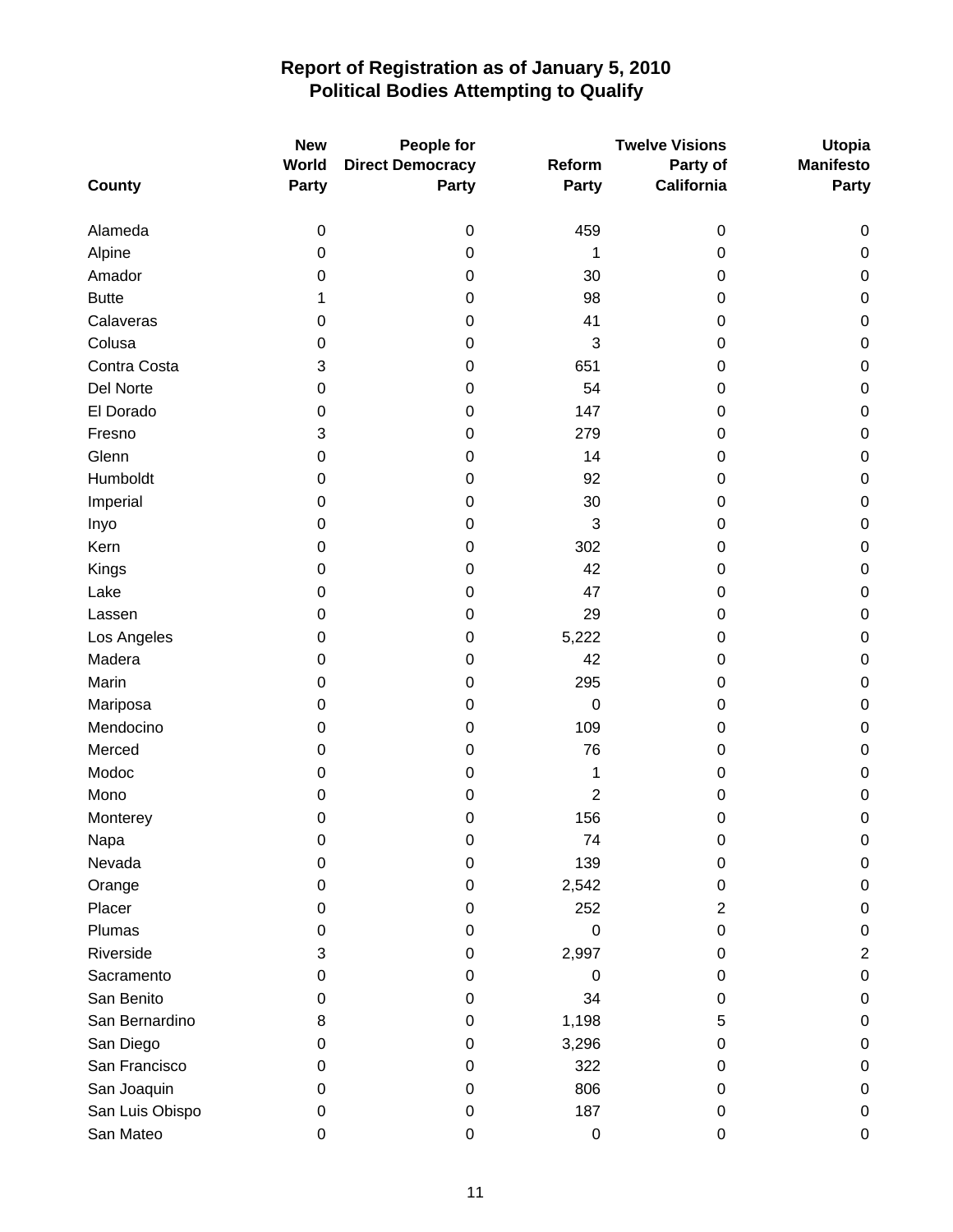| <b>County</b>   | <b>We Like</b><br>Women<br>Party | <b>WHIG</b><br>Party |
|-----------------|----------------------------------|----------------------|
|                 |                                  |                      |
| Alameda         | 0                                | 6                    |
| Alpine          | 0                                | 0                    |
| Amador          | 0                                | 0                    |
| <b>Butte</b>    | 0                                | 0                    |
| Calaveras       | 0                                | 0                    |
| Colusa          | 0                                | 0                    |
| Contra Costa    | 0                                | 0                    |
| Del Norte       | 0                                | 0                    |
| El Dorado       | 0                                | 0                    |
| Fresno          | 0                                | 0                    |
| Glenn           | 0                                | 0                    |
| Humboldt        | 0                                | 0                    |
| Imperial        | 0                                | 0                    |
| Inyo            | 0                                | 1                    |
| Kern            | 0                                | 0                    |
| Kings           | 0                                | 0                    |
| Lake            | 0                                | 0                    |
| Lassen          | 0                                | 0                    |
| Los Angeles     | 0                                | 22                   |
| Madera          | 0                                | 0                    |
| Marin           | 0                                | 1                    |
| Mariposa        | 0                                | 0                    |
| Mendocino       | 0                                | 0                    |
| Merced          | 0                                | 0                    |
| Modoc           | 0                                | 0                    |
| Mono            | 0                                | 0                    |
| Monterey        | 0                                | 0                    |
| Napa            | 0                                | 0                    |
| Nevada          | 0                                | 0                    |
| Orange          | 66                               | 10                   |
| Placer          | 0                                | 0                    |
| Plumas          | 0                                | 0                    |
| Riverside       | $\overline{2}$                   | $\overline{7}$       |
| Sacramento      | 0                                | 0                    |
| San Benito      | 0                                | 0                    |
| San Bernardino  | 0                                | 0                    |
| San Diego       | 0                                | 0                    |
| San Francisco   | 0                                | $\overline{2}$       |
| San Joaquin     | 0                                | 0                    |
| San Luis Obispo | 0                                | $\overline{2}$       |
| San Mateo       | 0                                | 0                    |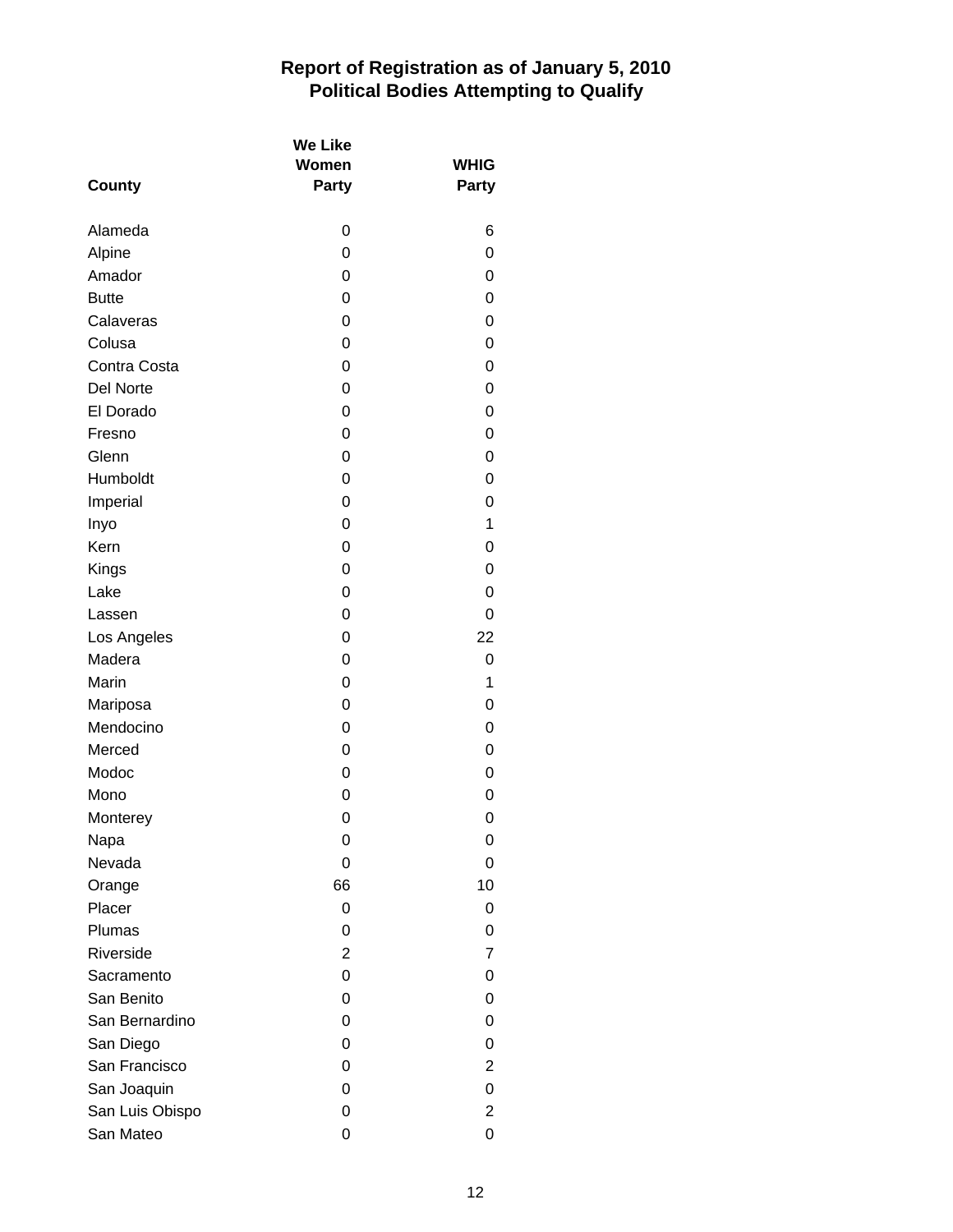|                    |              | American<br><b>Centrist</b> | American<br><b>Resurrection</b> | American<br><b>Third Position</b> | Anarchy and<br><b>Poverty</b> |
|--------------------|--------------|-----------------------------|---------------------------------|-----------------------------------|-------------------------------|
| County             | <b>Total</b> | <b>Party</b>                | <b>Party</b>                    | <b>Party</b>                      | Party                         |
| Santa Barbara      | 315          | 0                           | 0                               | 0                                 |                               |
| Santa Clara        | 1,112        | 0                           | 0                               | Ω                                 | 0                             |
| Santa Cruz         | 293          | 0                           | 0                               | 0                                 | 0                             |
| Shasta             | 87           | U                           | 0                               | Ω                                 | $\Omega$                      |
| Sierra             | 5            | 0                           | 0                               | 0                                 | 0                             |
| Siskiyou           | 16           | O                           | O                               | O                                 | 0                             |
| Solano             | 263          | 0                           | O                               | Ω                                 | 0                             |
| Sonoma             | 420          | U                           | O                               | O                                 | $\Omega$                      |
| <b>Stanislaus</b>  | 347          | 2                           | 0                               | 0                                 | 0                             |
| Sutter             | 25           | 0                           | O                               | Ω                                 | 0                             |
| Tehama             | 22           | 0                           | 0                               | Ω                                 | 0                             |
| <b>Trinity</b>     | 0            | O                           | 0                               | O                                 | 0                             |
| Tulare             | 5            | O                           | 0                               |                                   |                               |
| Tuolumne           | 65           | 0                           | O                               | Ω                                 | 0                             |
| Ventura            | 671          |                             | O                               | O                                 | $\Omega$                      |
| Yolo               | 91           | U                           | O                               | O                                 | 0                             |
| Yuba               | 13           |                             |                                 |                                   | 0                             |
| <b>State Total</b> | 24,109       | 18                          |                                 | 0                                 | 9                             |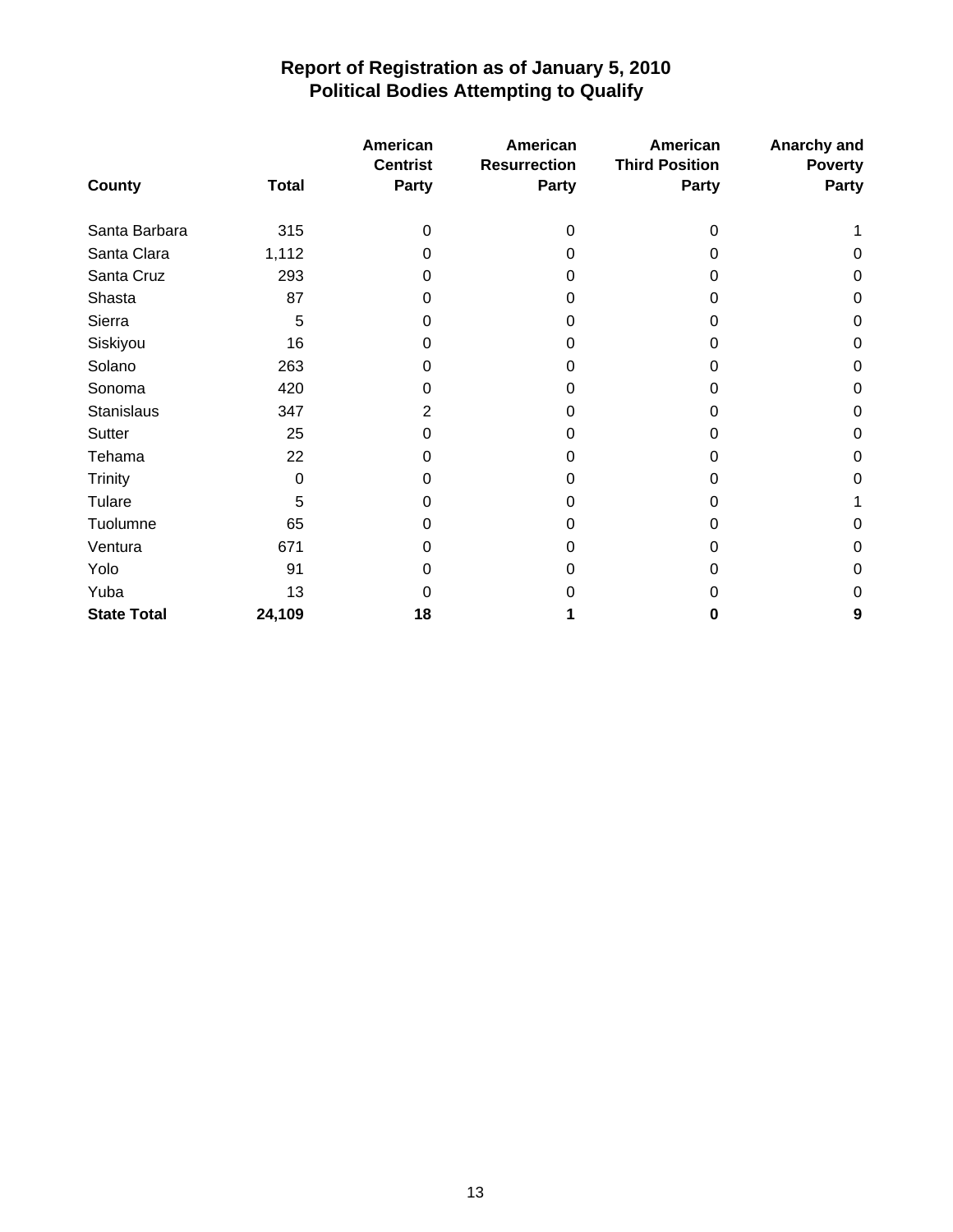|                    | <b>California</b><br>Partnership | <b>Cannabas</b> | <b>Christian</b> | Free<br>Parliamentary | Golden<br><b>State</b> |
|--------------------|----------------------------------|-----------------|------------------|-----------------------|------------------------|
| County             | <b>Party</b>                     | Party           | Party            | <b>Party</b>          | <b>Party</b>           |
| Santa Barbara      | $\Omega$                         | 0               | 0                | 0                     | 0                      |
| Santa Clara        | 0                                | 0               | Ω                | 0                     | 0                      |
| Santa Cruz         | 0                                |                 | O                | O                     | $\pmb{0}$              |
| Shasta             | 0                                | 0               | 2                | Ω                     | 0                      |
| Sierra             | 0                                | 0               | 0                | 0                     | 0                      |
| Siskiyou           | 0                                | O               |                  |                       | 0                      |
| Solano             | 0                                | 0               | O                | O                     | 0                      |
| Sonoma             | 0                                | O               | O                | Ω                     | 0                      |
| <b>Stanislaus</b>  | 0                                | O               |                  | O                     | 0                      |
| Sutter             | 0                                | O               |                  | O                     | 0                      |
| Tehama             | 0                                | 0               | 2                | 0                     | 0                      |
| Trinity            | 0                                | 0               | U                | O                     | 0                      |
| Tulare             | 0                                |                 |                  | O                     | 0                      |
| Tuolumne           | O                                | 0               |                  | O                     | 0                      |
| Ventura            | O                                | 0               | U                | 0                     | 0                      |
| Yolo               | 0                                |                 |                  |                       | 0                      |
| Yuba               | O                                | O               |                  | 0                     | $\pmb{0}$              |
| <b>State Total</b> | 2                                | 5               | 101              | 8                     | 7                      |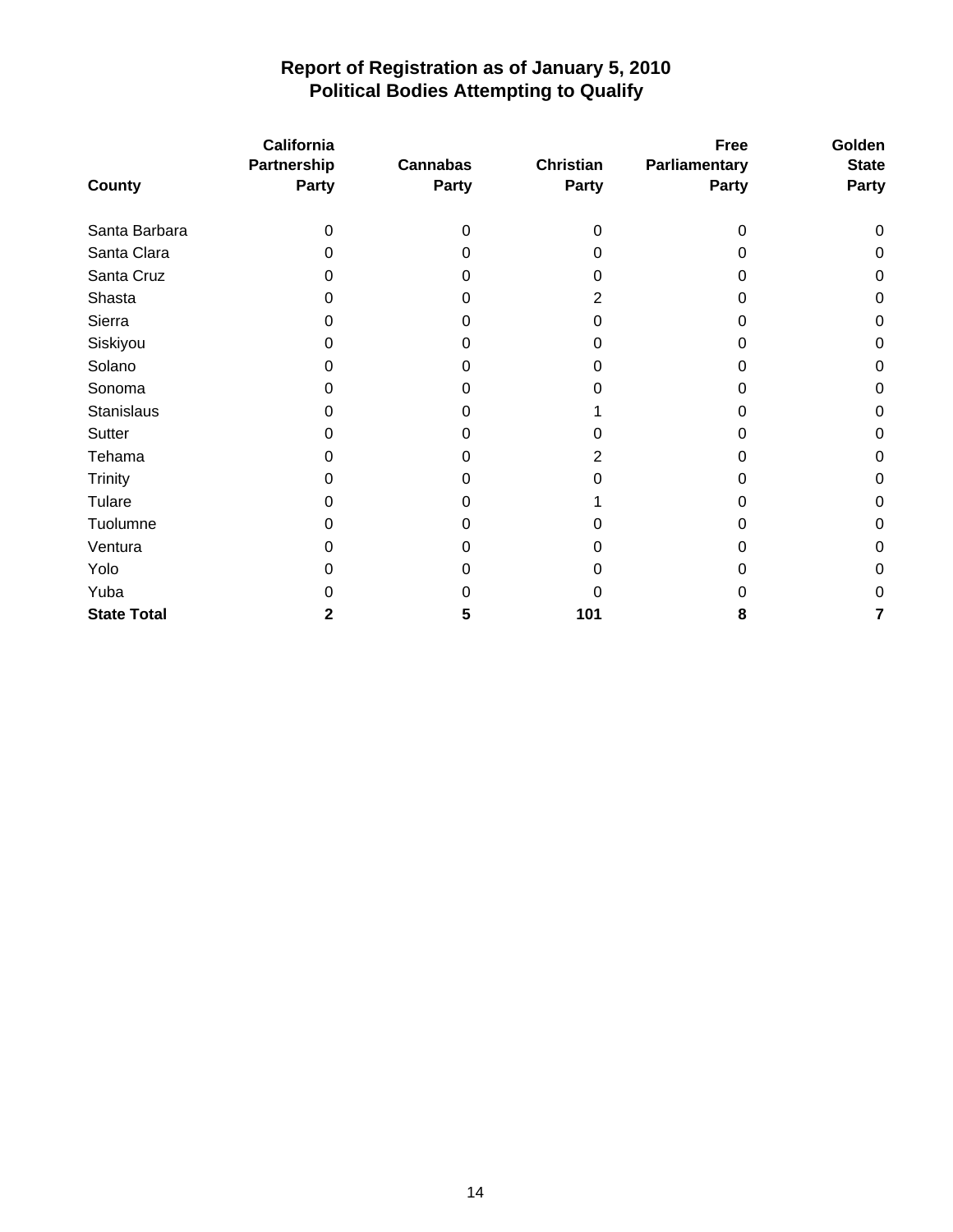|                    | <b>New</b><br>World | People for<br><b>Direct Democracy</b> | Reform       | <b>Twelve Visions</b><br>Party of | <b>Utopia</b><br><b>Manifesto</b> |
|--------------------|---------------------|---------------------------------------|--------------|-----------------------------------|-----------------------------------|
| County             | <b>Party</b>        | <b>Party</b>                          | <b>Party</b> | <b>California</b>                 | Party                             |
| Santa Barbara      | 0                   | 0                                     | 314          | $\Omega$                          | 0                                 |
| Santa Clara        |                     | 0                                     | 1,076        | $\Omega$                          | 0                                 |
| Santa Cruz         | 0                   | 0                                     | 287          | 0                                 | $\mathbf 0$                       |
| Shasta             | 0                   | 0                                     | 85           | 0                                 | 0                                 |
| Sierra             | 0                   | 0                                     | 5            | 0                                 | 0                                 |
| Siskiyou           | 0                   | 0                                     | 16           | 0                                 | $\mathbf 0$                       |
| Solano             | 0                   | 0                                     | 261          | 0                                 | $\mathbf 0$                       |
| Sonoma             | 0                   | 0                                     | 419          | 0                                 | $\mathbf 0$                       |
| Stanislaus         | 0                   | 2                                     | 341          |                                   | $\Omega$                          |
| Sutter             | 0                   | 0                                     | 25           | O                                 | 0                                 |
| Tehama             | 0                   | 0                                     | 19           | 0                                 |                                   |
| <b>Trinity</b>     | 0                   | 0                                     | 0            | 0                                 | 0                                 |
| Tulare             | 0                   | 0                                     |              | 0                                 | $\mathbf 0$                       |
| Tuolumne           | 0                   | 0                                     | 65           | 0                                 | $\mathbf 0$                       |
| Ventura            | 0                   | 0                                     | 668          | 0                                 | $\mathbf 0$                       |
| Yolo               | 0                   | 0                                     | 90           | O                                 | $\mathbf 0$                       |
| Yuba               | 0                   | 0                                     | 13           | 0                                 | $\mathbf 0$                       |
| <b>State Total</b> | 19                  | 2                                     | 23,757       | 8                                 | 3                                 |